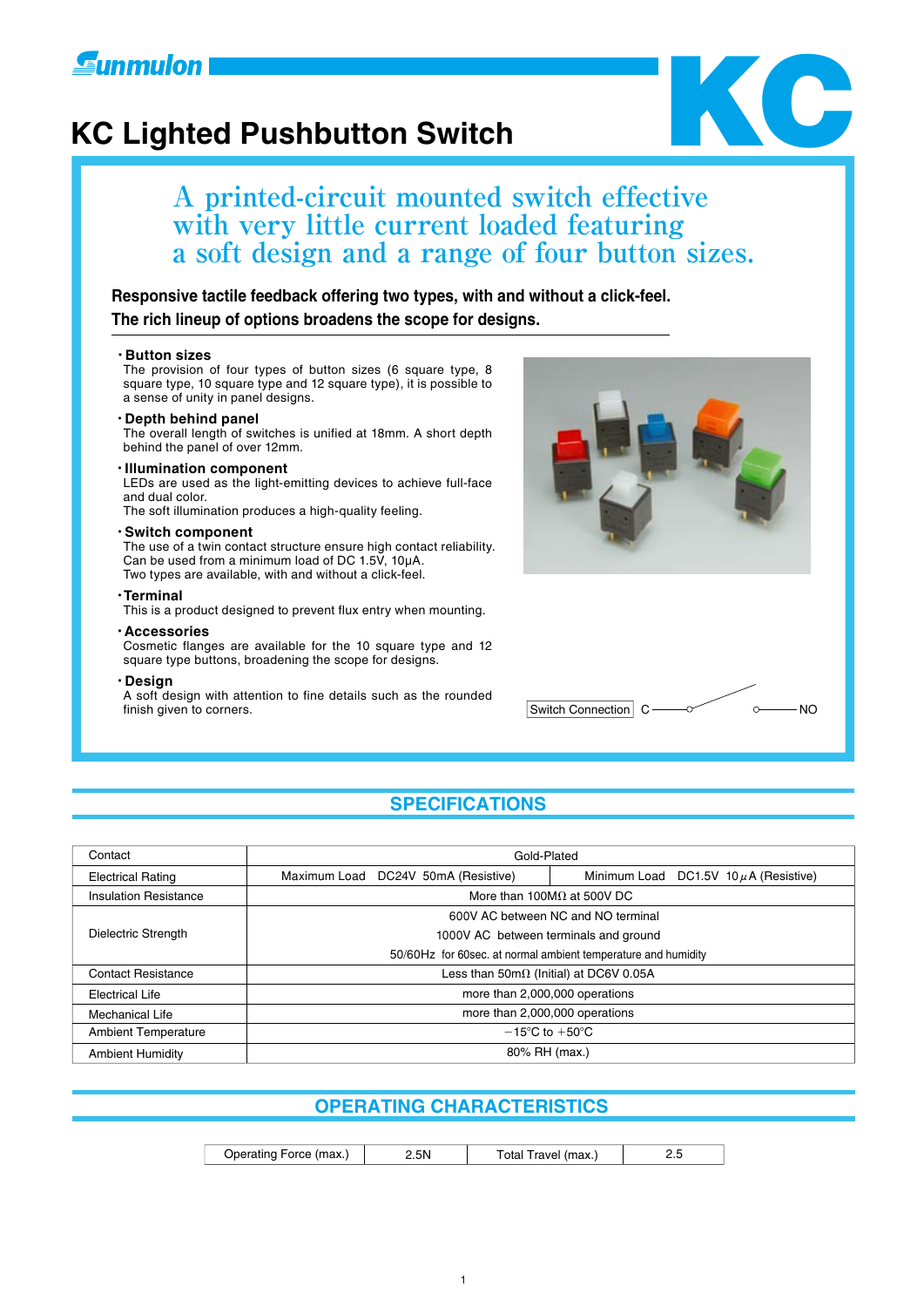### [KC](http://www.sunmulon.co.jp/english/index.htm) **Gunmulon STRUCTURE**



**DIMENSIONS**



Tolerance :  $\pm$ 0.4mm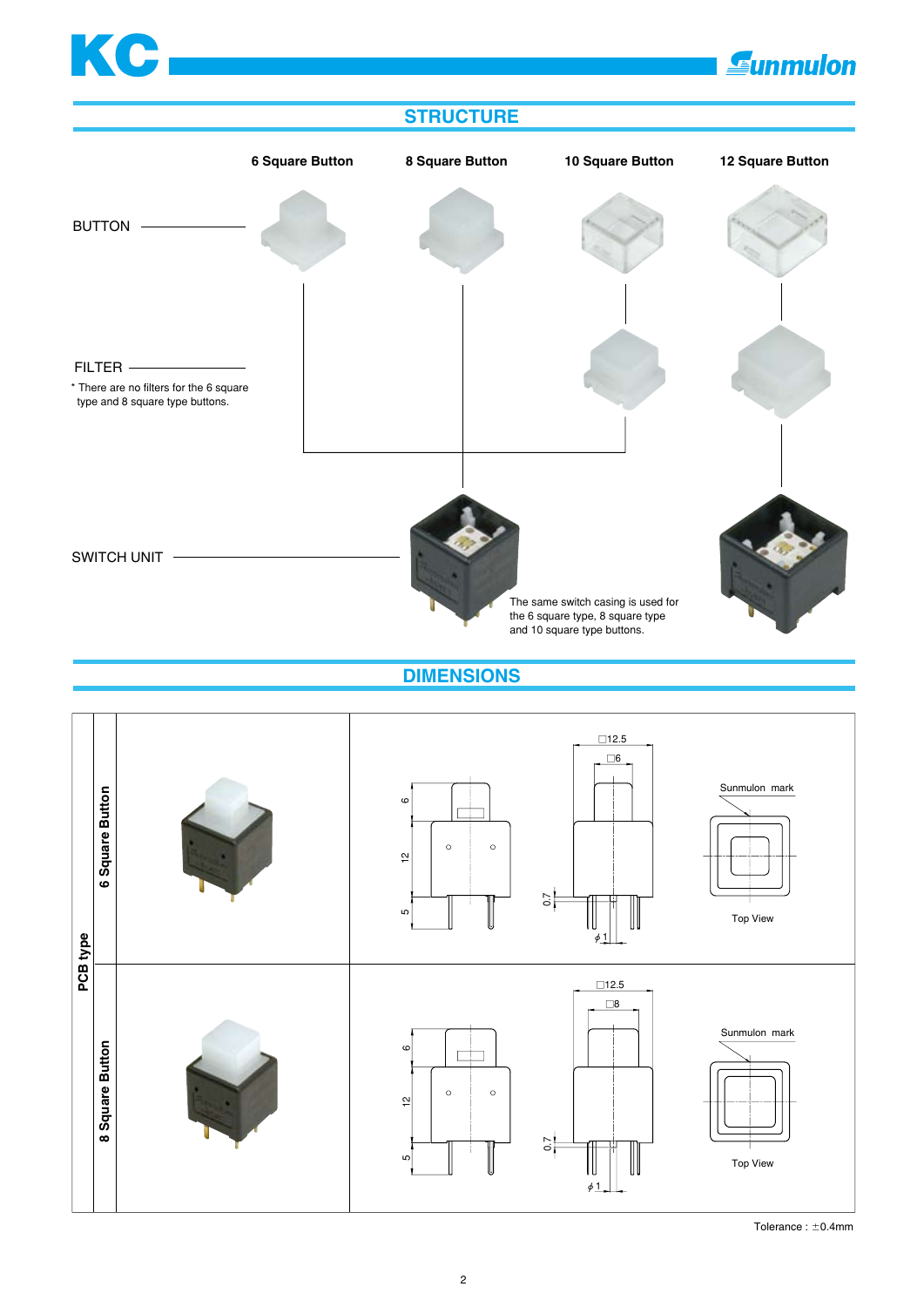### **Gunmulon**



#### **DIMENSIONS**



### **INTERNAL CONNECTION ARRANGEMENTS**



### (common to each button)



### ● **Dual color common anode** ● **● Dual color common cathode** (common to each button)



#### **● Combination of dual-color LEDs**

| Terminals | <b>LED Color</b>                                                   |        |     |  |                                    |  |
|-----------|--------------------------------------------------------------------|--------|-----|--|------------------------------------|--|
| LC-L1     | Super Blue   Super White   Super Green  <br>Yellow<br>Red<br>Green |        |     |  |                                    |  |
| $LC-L2$   | Green                                                              | Yellow | Red |  | Super White Super Green Super Blue |  |

#### **TERMINALS**

#### ● **TERMINALS LAYOUT** (common to each button) ● ● **TERMINALS DIMENSIONS**

Mono-color light emitted Dual-color light emitted No illumination

LC 。

 $L2 \circ$ 

 $L1$ 

**NO** 

 $\mathbf C$ 



 $\overline{\mathbf{r}}$ 



(common to each button)



3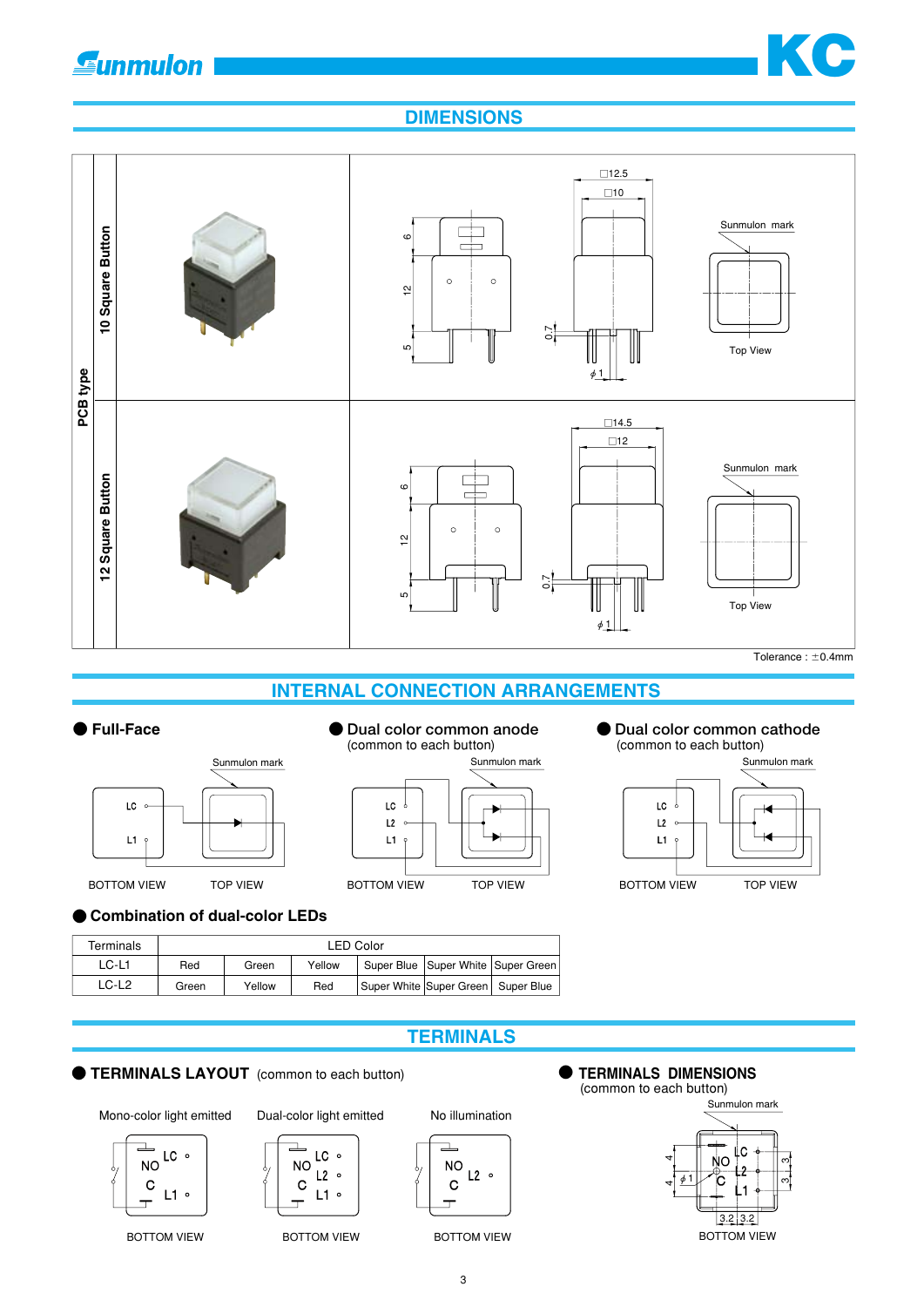# [KC](http://www.sunmulon.co.jp/english/index.htm)

### **Eunmulon**

3-φ1.2

 $4\pm0.1$   $4\pm0.1$ 

 $\frac{1}{10}$ 

### **TERMINAL SHAPE / PCB HOLE CUT-OUT**

#### **●TERMINAL SHAPE ●PCB HOLE CUT-OUT** (common to each button)







COM Terminal MO Terminal LC/L1/L2 Terminal TOP VIEW

#### **LED RATINGS**

#### **●LED RATINGS** (Ta=25℃)

| ITEM                                          | Color                     | Red       |     | Green Yellow | Super<br>Blue | Super<br>Green | Super<br>White |
|-----------------------------------------------|---------------------------|-----------|-----|--------------|---------------|----------------|----------------|
| Max. operating current IFM (mA)               |                           |           | 25  | 30           | 20            |                |                |
| DC reverse voltage (V)                        |                           |           | 5   |              | 4             |                | 5              |
| Forward voltage VF (V) (Reference number)     |                           |           | 2.1 | 2.0          | 3.3           |                | 3              |
| Recommended operating current IF (mA)         |                           |           | 20  |              |               | 10             |                |
| Pulse Width PW $(\mu S)$<br>Pulse             |                           |           | 100 |              |               | 100            |                |
| Lighting                                      | Duty Ratio D <sub>R</sub> | $10^{-1}$ |     |              | $10^{-1}$     |                |                |
| Pulse allowable forward current $I_{FM}$ (mA) |                           |           | 100 |              | 100           |                |                |

The value of the series resistor can be determined by the formula:

 $3.2+0.1$   $3.2+0.1$ 

Side of main unit with<br>"Sunmulon" engraving "Sunmulon"

 $3 - \phi 0.8$ 

3±0.1 3±0.1

 $2 + 0.1$  $\frac{1}{10}$ 

$$
R{=}\frac{Vcc{-}V_F}{I_F}
$$

(common to each button)

IF: Forward Current With Guard Cover VF: Forward Voltage Vcc: Supply Voltage

#### **●Reference resistance(Ω)**

Please determine resistance values with reference to the following when producing a uniform brightness for each color.

| Color<br>Voltage                         | Red  | Green | Yellow | Super<br>Blue | Super<br>Green | Super<br>White |
|------------------------------------------|------|-------|--------|---------------|----------------|----------------|
| 5V                                       | 620  | 220   | 510    | 220           | 910            | 560            |
| 12V                                      | 2000 | 750   | 1800   | 1200          | 4700           | 3000           |
| 24V                                      | 4300 | 1600  | 3900   | 2700          | 11000          | 6800           |
| Current value (mA)<br>(reference values) | 5    | 13    | 6      | 7             | 2              | 3              |



#### **Panel Layout/Panel Cut Dimensions**

#### **●Cosmetic flanges**



\* When an exterior finish, such as a coating, is applied to a panel, please ensure that the dimensions after applying the exterior finish are the same as the cut dimensions of the panel.

Panel thickness 1mm~3.2mm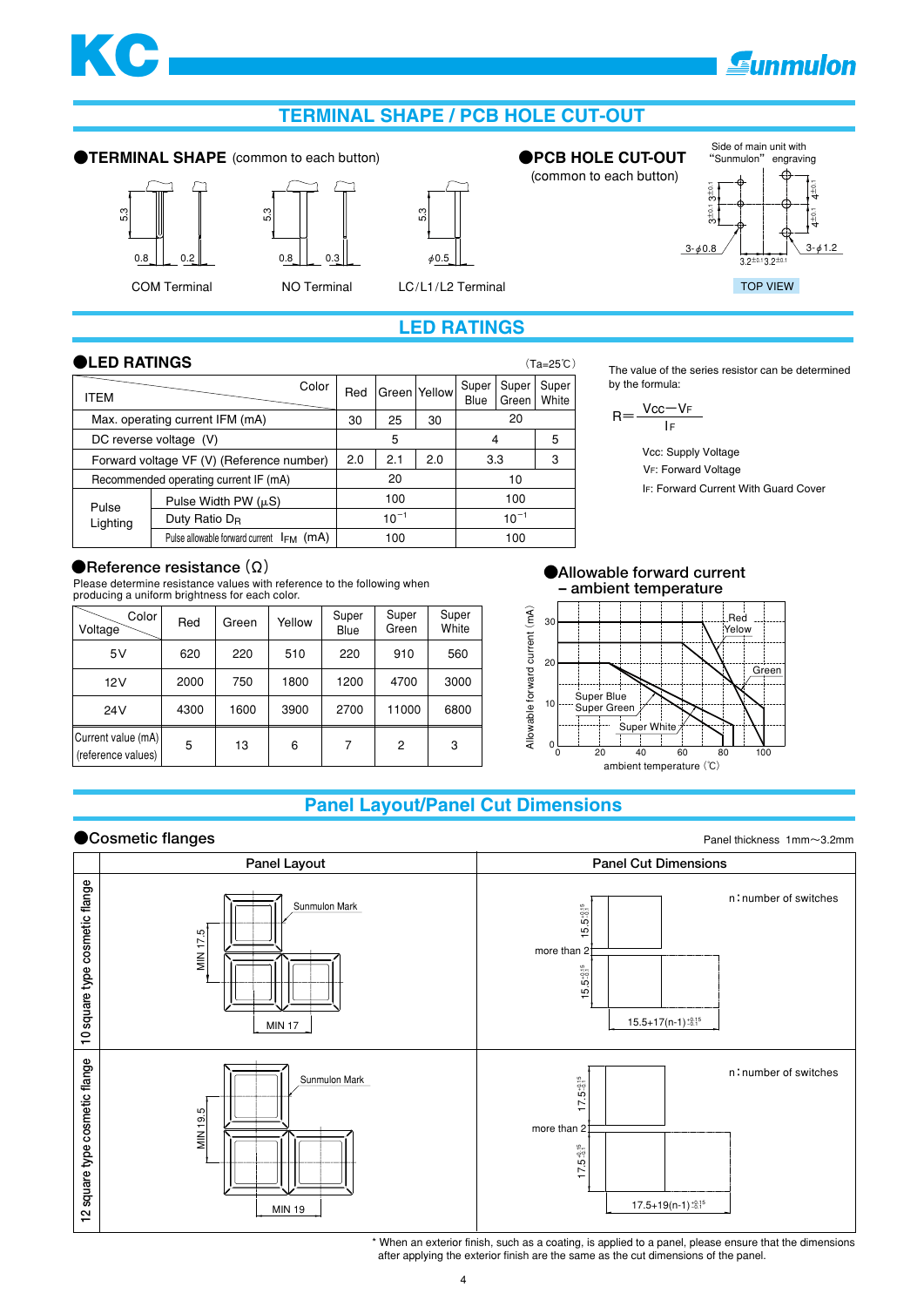### **Gunmulon**

## **ETCHING THE BUTTON / FILTER**

[KC](http://www.sunmulon.co.jp/english/index.htm)

#### **ACCESSORIES**

**Cosmetic flanges** (for 10 square type and 12 square type only)

10.5 15  $x^{3}$ 10.5 17  $\mathcal{N}^2$ 

> Button Size | Color 10mm Square 12mm Square KC-4130-K KC-4140-K Black Black Part No.





We are able to etch the buttons and filters. Please specify character font, size and color



#### **REPLACEMENT PARTS**

#### **●Button**

| Colorl<br>Item   | Red        | Green      | Yellow     | Blue       | Milk-White | Clear      |
|------------------|------------|------------|------------|------------|------------|------------|
| 6 Square Button  | KC-4322-LR | KC-4322-LG | KC-4322-LY | KC-4322-LB | KC-4322-LM |            |
| 8 Square Button  | KC-4323-LR | KC-4323-LG | KC-4323-LY | KC-4323-LB | KC-4323-LM |            |
| 10 Square Button | KC-4131-LR | KC-4131-LG | KC-4131-LY | KC-4131-LB | KC-4131-LM | KC-4131-CC |
| 12 Square Button | KC-4141-LR | KC-4141-LG | KC-4141-LY | KC-4141-LB | KC-4141-LM | KC-4141-CC |

#### **●Filter**

| Color<br>Item    | Red        | Green      | Yellow     | Blue       | Milk-White |
|------------------|------------|------------|------------|------------|------------|
| 10 Square Button | KC-4132-LR | KC-4132-LG | KC-4132-LY | KC-4132-LB | KC-4132-LM |
| 12 Square Button | KC-4142-LR | KC-4142-LG | KC-4142-LY | KC-4142-LB | KC-4142-LM |

#### **ASSEMBLY & DISASSEMBLY**

#### **1. Standard mounting dimensions for cosmetic flange** (for 10 square type and 12 square type only)





Please align and fit in place the protruding hook component with the sunken gap as shown in the above diagram.

To remove the button or filter, use the hooks of the extracting tool (type: SJ-0001) to clasp the indentations at both ends of the button and then pull out.

#### **2. Fitting Button and Filter 3. Removing Button and Filter**

| gap |
|-----|
|     |
|     |

To detach the button and filter, insert the end of a flat object, such as a flat-tip screwdriver, into the gap shown in the above diagram.